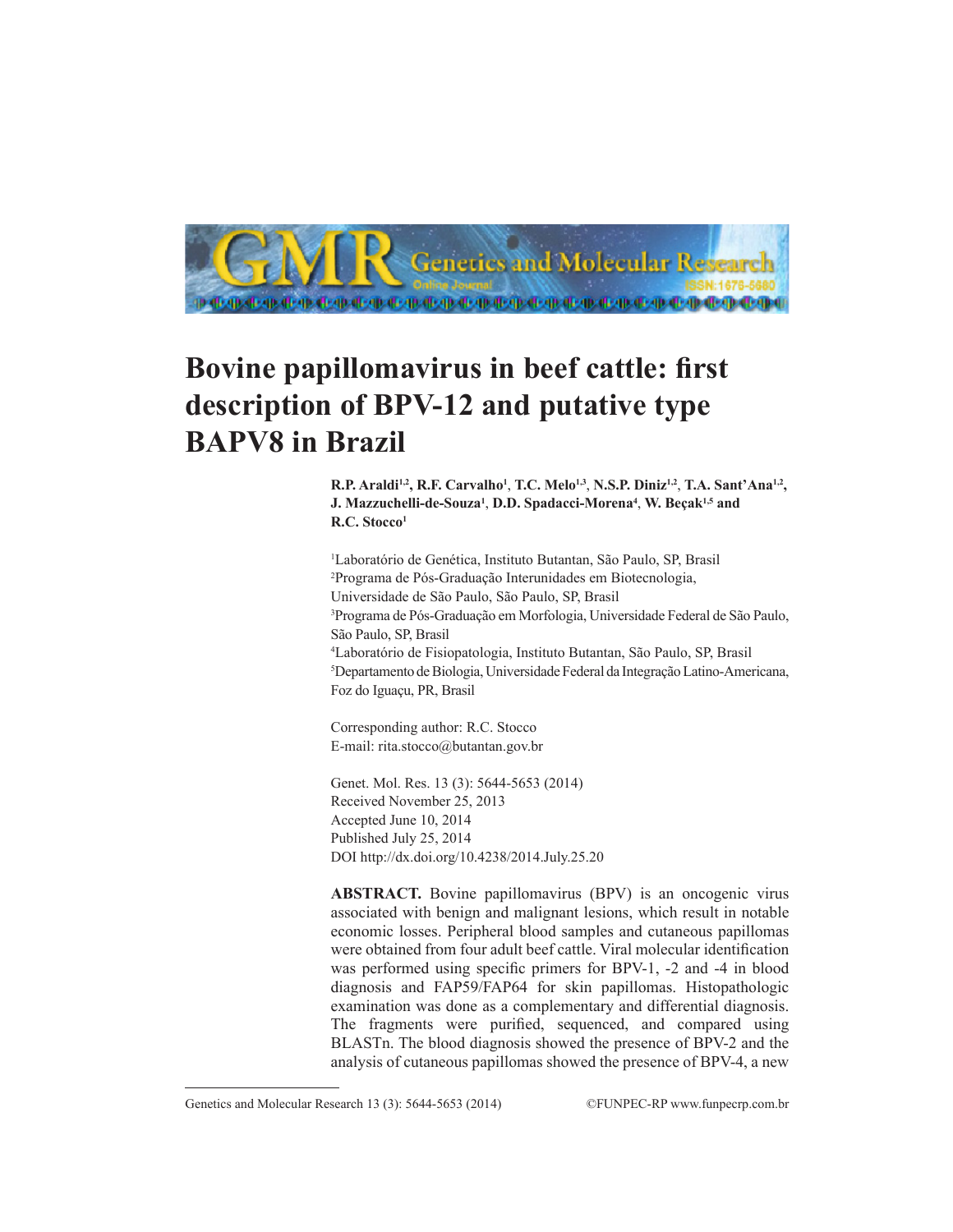putative virus type BAPV8, and BPV-12, revealing for the first time the presence of BPV-12 and the putative type BAPV8 in beef cattle in Brazil. The sequences were deposited in the GenBank. Histopathology revealed acanthosis, hyperkeratosis, and koilocytosis in all samples analyzed. The presence of BAPV8 and BPV-12 in Brazil emphasizes the ubiquitous dissemination of BPVs in the herds of Brazil.

**Key words:** Bovine papillomavirus; BPV-12; BAPV8; Diagnosis; Histopathology

## **INTRODUCTION**

Bovine papillomaviruses (BPVs) are recognized as the causal agents of benign and malignant tumors in cattle, such as cutaneous papillomas, benign fibroplasias, and urinary bladder and esophagus cancer (Bocaneti et al., 2014), causing significant economic losses. These oncogenic viruses, with a double-stranded circular DNA genome of approximately 8 kb, display tropism for squamous epithelial and mucosal tissues, where they are associated with benign and malignant epithelial lesions (Stocco dos Santos et al., 1998; Roperto et al., 2008; Talbert-Slagle and DiMaio, 2009). Currently, 13 types of BPVs are well characterized and classified into three distinct genera - *Delta*, *Epsilon*, and *Xipapillomavirus* - and each BPV has been associated with type-specific lesions (Borzacchiello and Roperto, 2008; Lunardi et al., 2013).

Studies involving techniques of BPV diagnosis have attracted great interest due to the problems caused by the viral infection, such as dermatitis and cancer, resulting in significant economic impacts on livestock (Nascimento et al., 2012). Moreover, the results obtained through diagnostic techniques allow drawing a molecular epidemiology of the infections, which has prophylactic importance, since immunity is species-specific (Claus et al., 2009). The limited number of BPV types described compared to human papillomavirus (HPV) reflects a small sample size analyzed and not a lack of antigenic diversity for BPVs (Claus et al., 2009).

Diagnostic techniques include clinical examination, histopathology - as a differential and complementary diagnosis (Betiol et al., 2012) - and detection of viral DNA sequences by a series of techniques such as Southern blot, dot blot, reverse blot and *in situ* hybridization with radiolabeled probes (Leto et al., 2011). The use of monoclonal antibodies against epitopes of BPV could also provide a diagnosis by immunohistochemistry (Elzein et al., 1991).

However, polymerase chain reaction (PCR) has been shown to be a more sensitive method for the identification and characterization of BPV, by using degenerate primers followed by DNA purification, sequencing and sequence similarity analysis with computer programs and tools such as BLASTn (Borzacchiello et al., 2003; Ogawa et al., 2004; Jelínk and Tachezy, 2005; Monteiro et al., 2008; Leto et al., 2011; Carvalho et al., 2012; Nascimento et al., 2012; Zhu et al., 2012). Molecular diagnosis may also be performed by restriction fragment polymorphism length (RFLP), a technique that employs the fragmentation of the L1 gene by the use of restriction endonucleases (Carvalho et al., 2013).

The L1 gene, which encodes the major capsid protein L1, is the most conserved gene within the papillomavirus (PV) genome and has therefore been used for identifying new viral types over the past 15 years (de Villiers et al., 2004). Divergences in the nucleotide sequence

Genetics and Molecular Research 13 (3): 5644-5653 (2014) ©FUNPEC-RP www.funpecrp.com.br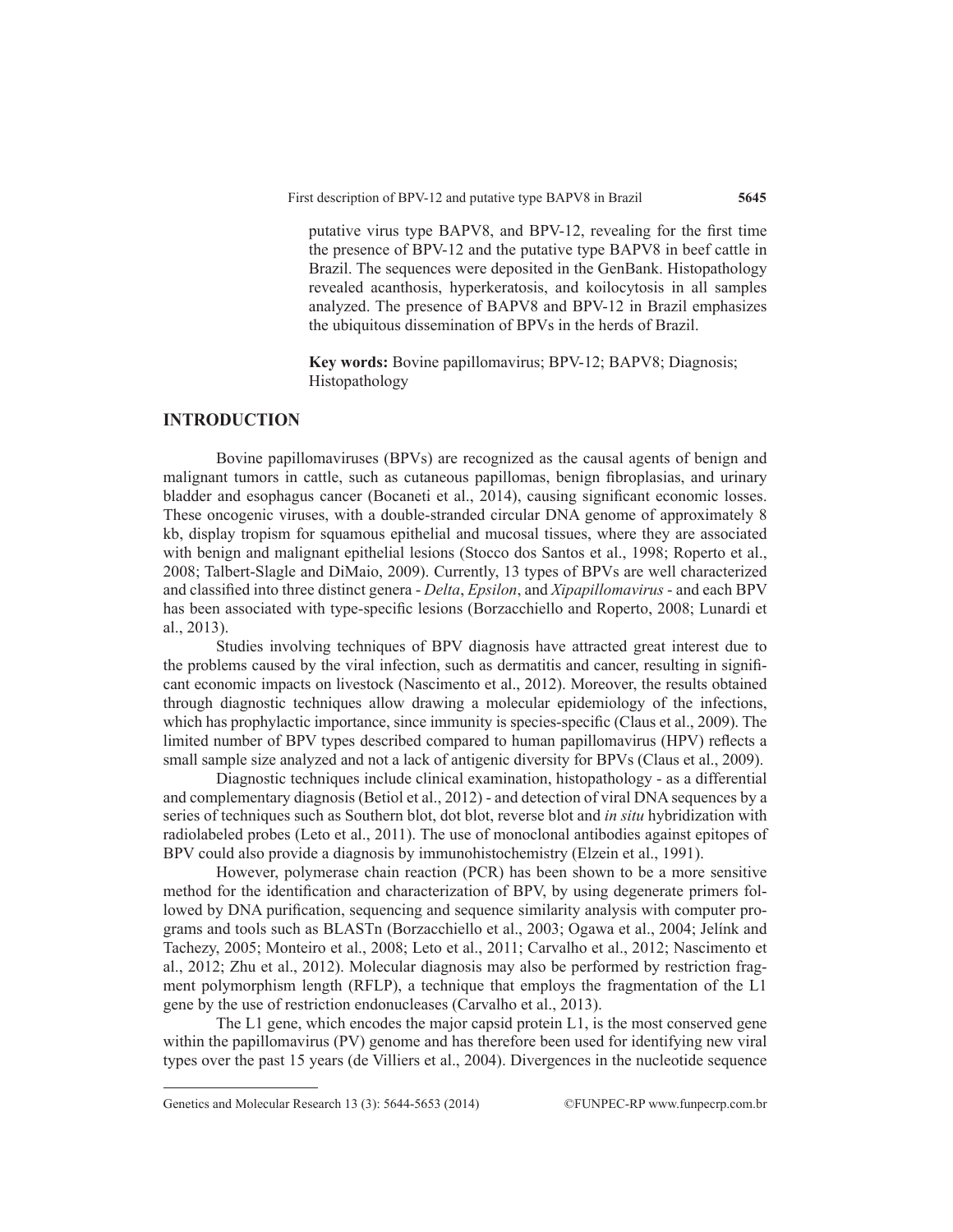#### R.P. Araldi et al.

of the L1 ORF are used as taxonomic classification criteria, and the use of PCR assays with degenerate primers, followed by sequencing, has allowed the identification of several PV types in human and other animal hosts (Forslund et al., 1999). The use of specific primers has also been successfully employed, mainly for BPV identification in blood (Araldi et al., 2013). The PCR primer pair FAP was designed from two relatively conserved regions found in the L1 gene and has been shown to amplify PV DNA both in papilloma and healthy skin of many animal species, including cattle (Ogawa et al., 2004).

BPVs have been detected in Brazil in the last decades, but the extent of the impact of BPV-associated diseases in both dairy and cattle herds, although dramatic, has not yet been studied epidemiologically. Reports available in different regions of the country indicate a significant diversity of viral types, implying evident disease burden (Yaguiu et al., 2008; Claus et al., 2009; Carvalho et al., 2012; Lunardi et al., 2013). Thus, it is critical to identify the BPV types and their prevalence, distribution and clinical consequences for the development of prophylactic and/or therapeutic procedures.

Histopathological analysis of the lesion is an important procedure, since it identifies intraepithelial tumors associated with oncogenic viruses, such as those caused by BPV, making this a complementary tool in molecular diagnosis (Turk et al., 2005; Monteiro et al., 2008; Leto et al., 2011). Histopathological analysis also indicates a predilection for anatomical and topographical areas related to specific viral types (Monteiro et al., 2008). The pathological findings include cell hyperplasia of the spinous layer (acanthosis), hyperkeratosis, parakeratosis, papillomatosis and koilocytosis (Turk et al., 2005; Anjos et al., 2010; Marins and Ferreira, 2011). Although koilocytosis is present in BPV-infected tissue, this is not considered a pathognomonic marker (Marins and Ferreira, 2011). Obviously, in the development of therapeutic procedures, the evaluation of the characteristic lesions will be important.

Accordingly, the present study represents an effort to identify viral BPV sequences in cattle herds in São Paulo State, Brazil, describing for the first time the presence of two new virus strains circulating in Brazil and correlating this with histopathology analysis of the lesions.

#### **MATERIAL AND METHODS**

The blood and cutaneous papilloma samples were collected from four adult beef cattle (*Bos taurus*, Red Angus), aged 2 to 3 years, from Avaré, SP, Brazil. The methods used in this study were approved by the Ethics Committee on Animal Use of Instituto Butantan (protocol No. 1035/13).

The peripheral blood was collected using Vacutainer systems with EDTA. Lesions were collected by a veterinarian, using local anesthesia (2% lidocaine). The papilloma samples collected were divided into two portions using a sterile bistoury. One portion was used for histopathological analysis, where it was fixed in 10% formalin, dehydrated in an alcohol series, embedded in paraffin, and sectioned (4-5 μm). The slides were stained with hematoxylineosin and examined under an Axiophot light microscope (Carl Zeiss, Germany) at 5X and 20X magnification, and images were captured using the AxioVision 4.7.2 software.

The DNA from blood was extracted using the Illustra Blood GenomicPrep Mini Spin kit (GE Healthcare, Buckinghamshire, UK), according to manufacturer instructions. The extracted DNA was quantified in an ND-1000 NanoDrop spectrophotometer (Applied Biosystems, Singapore) and subjected to PCR with bovine β-globin primer pair (forward

Genetics and Molecular Research 13 (3): 5644-5653 (2014) ©FUNPEC-RP www.funpecrp.com.br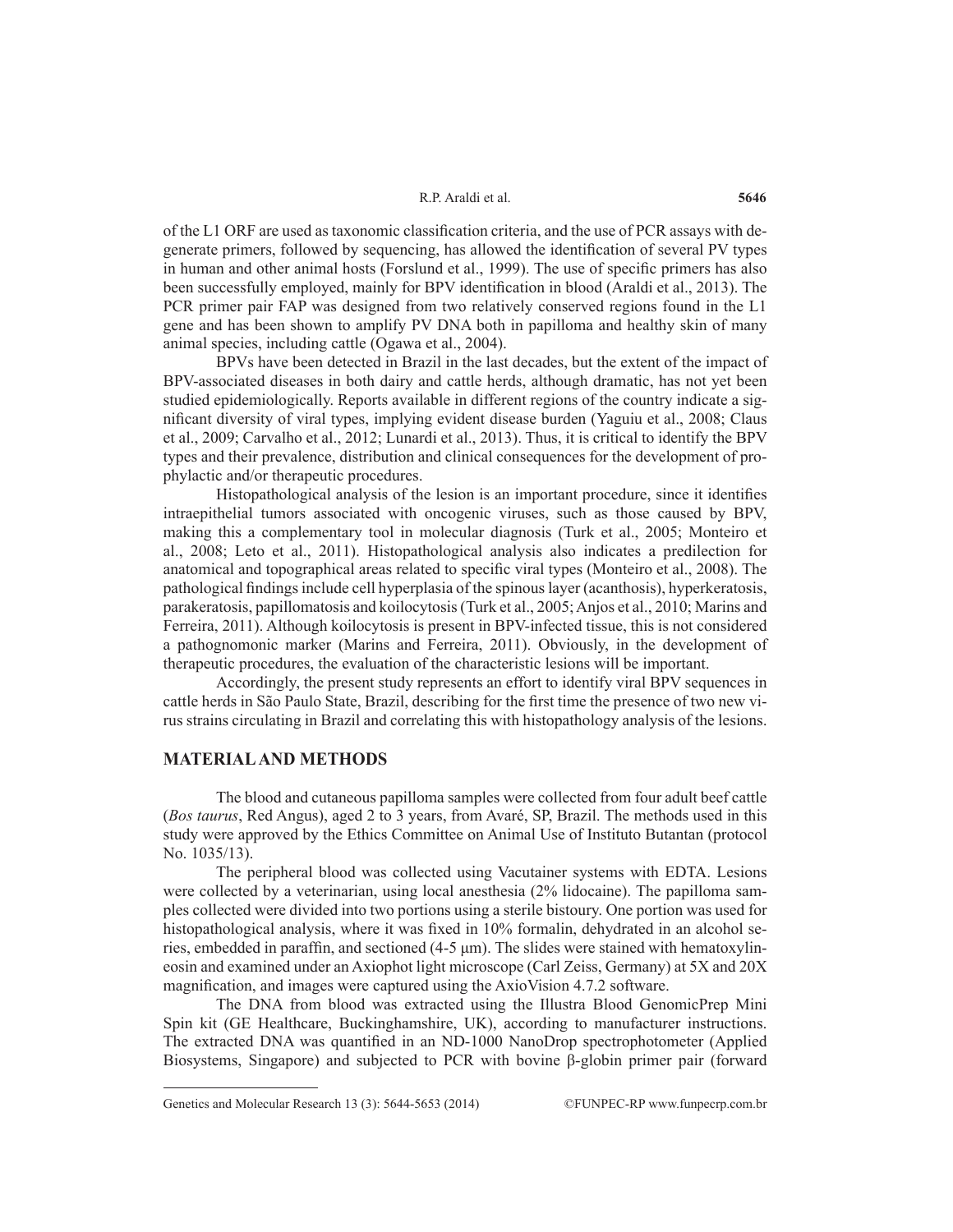5'-AACCTCTTTGTTCACAAAGAG-3', reverse 5'-CAGATGCTTAACCCACTGAGC-3'), to verify quality and integrity (Yaguiu et al., 2008). Peripheral blood BPV identification was done employing specific primers for BPV-1 (forward 5'-GGAGCGCCTGCTAACTATAGGA-3' and reverse 5'-ATCTGTTGTTTGGGTGGTGAC-3'), which amplify a fragment of the L1 gene, resulting in a 301-bp amplicon, BPV-2 (forward 5'-GTTATACCACCCAAAGAAGACCCT -3' and reverse 5'-CTGGTTGCAACAGCTCTCTTTCTC-3'), which amplify the L2 gene, resulting in a 164-bp amplicon, and BPV-4 (forward 5'-GCTGACCTTCCAGTCTTAAT-3' and reverse 5'-CAGTTTCAATCTCCTCTTCA-3'), which amplify a segment of the E7 gene, resulting in a 170-bp amplicon. These primers were chosen because these BPV types are often observed in Brazil as well as their association with esophageal (BPV-4) and bladder (BPV-1 and 2) cancer. The amplification reactions were performed in a Veriti 96-Well Thermal Cycler (Applied Biosystems), with PCR SuperMix (Invitrogen, Carlsbad, CA, USA), under the following conditions: 5 min at 95°C, followed by 35 cycles of 1 min and 30 s at 98°C, 2 min at 52°C and 1 min and 30 s at 72°C and a final extension step of 5 min at 72°C. The PCR products were analyzed by 2% agarose gel electrophoresis and staining with GelRed (Biotium Inc., Hayward, CA, USA) in TAE buffer. Electrophoresis was performed in a Horizon 20:25 tank (Life Technologies, Carlsbad, CA, USA) at 100 V, 400 mA for 120 min, along with a 100-bp DNA Ladder (Invitrogen). The gel was visualized on a MiniBIS Pro transilluminator (DNR Bio-Imaging Systems Ltd., Jerusalem, Israel) and images were captured by the GelCapture software version 7.1 (DNR Bio-Imaging Systems Ltd.). Cloned BPV-1, -2, and -4 were used as positive controls. The other portion from the lesions was used for molecular identification and virus typing, using the degenerate primer pair FAP59/FAP64. DNA tissue extraction was performed using the Illustra Cells and Tissue Genomic Prep Mini Spin Kit (GE Healthcare, Buckinghamshire, UK), and the DNA extracted was kept at -20°C. The quality of DNA samples obtained was verified by PCR amplification of a bovine β-globin gene fragment, according to Yaguiu et al. (2008). Viral molecular identification was performed using the degenerate primers FAP59 (forward 5'-TAACWGTIGGICAYCCWTATT-3') and FAP64 (reverse 5'-CCWATATCWVHCATITCICCATC-3') (Forslund et al., 1999), which promote the partial L1 gene amplification, resulting in an amplicon of 478-bp (Ogawa et al., 2004). The PCR reactions were performed in a Veriti 96 Well Thermal Cycler (Applied Biosystems), with PCR SuperMix (Invitrogen), under the following conditions: 10 min at 94°C, followed by 45 cycles of 1 min and 30 s at  $94^{\circ}$ C, 2 min at  $52^{\circ}$ C and 1 min and 30 s at  $72^{\circ}$ C, and a final extension step of 5 min at 72°C, for primer pair FAP59/FAP64. The PCR products were analyzed by 2% agarose gel electrophoresis and staining with GelRed (Biotium Inc.). The fragments were purified using the Illustra GFX PCR DNA and Gel Band Purification Kit (GE Healthcare). The purified material was subjected to sequencing in an ABI PRISM 377 Genetic Analyzer (Applied Biosystems, Carlsbad, CA, USA). The quality of DNA sequences was checked and overlapping fragments were assembled using the BioEdit software 7.0.9.0 (Hall, 1999) and the sequences were compared using the NCBI database and BLAST (http://blast. ncbi.nlm.nih.gov).

Homology analyses were performed with the NCBI database and BLAST (Altschul et al., 1997). Nucleotide and amino acid sequences from other BPV types as well from HPV-16 were retrieved from GenBank for comparison with the sequences obtained here. The BioEdit software was used to identify the equivalent amino acid sequences. The sequence alignments were performed with the MEGA 5.0 software (Tamura et al., 2011), using full alignment and 2000

Genetics and Molecular Research 13 (3): 5644-5653 (2014) ©FUNPEC-RP www.funpecrp.com.br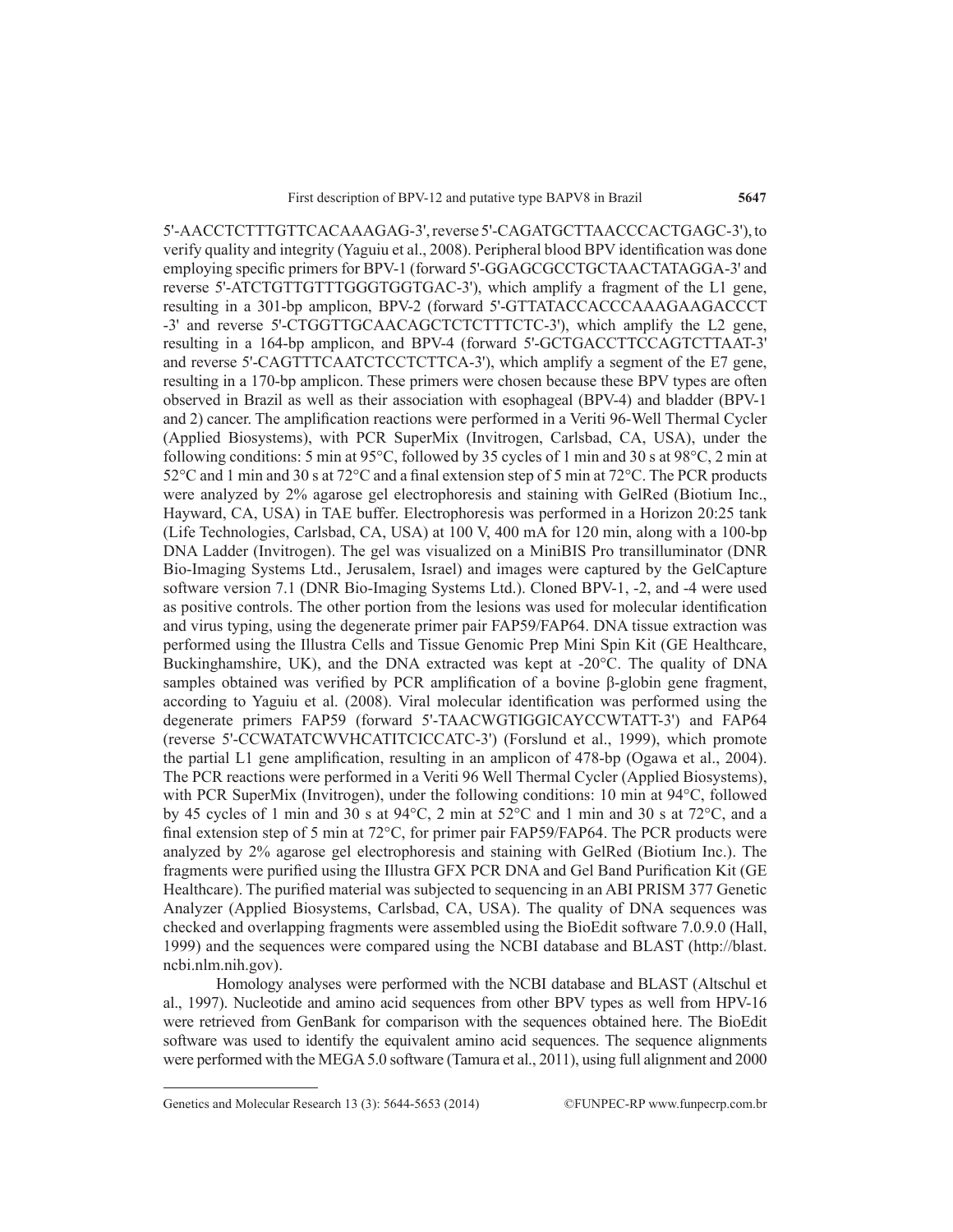|  | R.P. Araldi et al. |  |  |
|--|--------------------|--|--|
|--|--------------------|--|--|

bootstrap replications, to ensure a higher level of confidence in our analysis (Efron et al., 1996). A phylogenetic relationship comparing nucleotide sequences was determined with the MEGA software. Neighbor-joining trees were drawn using TreeView, version 1.6.6 (Page, 1996).

## **RESULTS**

β-globin amplification using peripheral blood DNA showed an amplicon of 450 bp, showing DNA integrity (Figure 1). BPV identification using specific primers showed the presence of BPV-2 in all samples analyzed but did not reveal the presence of BPV-1 or -4 (Figure 1).



**Figure 1. A.** Amplicons of 450 bp with β-globin primers, **B.** amplicons of 301 bp with specific primer to BPV-1, only observed amplification in positive control (BPV-1), **C.** amplicons of 164 bp with specific primer to BPV-2, showing the amplification of all samples, and **D.** amplicons of 170 bp with specific primer to BPV-4, only in the amplification of positive control (BPV-4).

The analysis of microscopic fragments of skin formations revealed exophytic neoplasms characterized by the proliferation of squamous epithelial cells arranged in fingerlike projections, infiltrative and interconnecting beams that extended into the dermis. Marked hyperkeratosis was observed in the stratum corneum. In the granular layer, there was a large

Genetics and Molecular Research 13 (3): 5644-5653 (2014) ©FUNPEC-RP www.funpecrp.com.br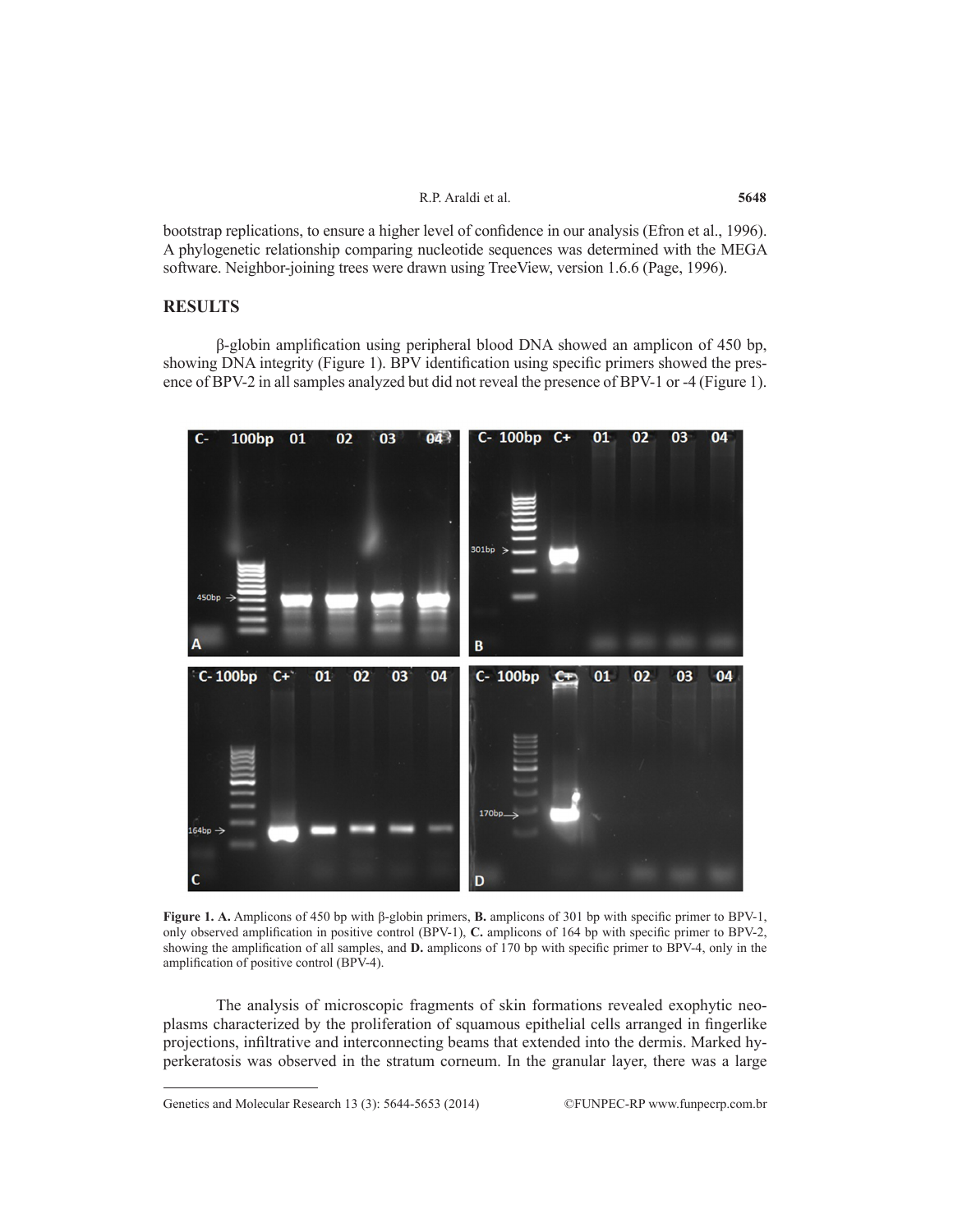amount of various-sized keratohyalin granules: in the spinosum stratum, it was possible to verify koilocytosis. The stromal layer was composed of fibrovascular tissue, with an intense proliferation of fibroblasts with fascicular arrangement, without evidence of atypical features (Figure 2).



**Figure 2. A.** Histological analysis of normal skin tissue, obtained from an animal not infected with BPV, showing the epidermis and derma. **B.** Histopathological analysis of cutaneous papilloma, obtained from the adult bovine, infected with BPV-12, showing hyperkeratosis, acanthosis and koilocytosis (20X).

BPV identification using the degenerate primer pair FAP59/FAP64 resulted in amplicons of 478 bp (Figure 3). The amplicon was purified and sequenced. The results of the four cutaneous papilloma samples showed the presence of BPV-4 (X05817.1) with 98% identity in sample 01, putative BAPV8 (AB543507.1) with 100 and 99% identity in samples 02 and 03, respectively, and BPV-12 (AB543507.1) with 100% identity in sample 04. The sequences obtained here were deposited in GenBank (JX431293.1 - BAPV8 and JX431294.1 - BPV-12).



**Figure 3.** Electrophoresis' gel showing 478-bp FAP59/FAP64 amplicons of L1 BPV gene in four clinical sample (*lanes 1* to 4). C- = negative control group; C+ = positive control group; *Lane M* = marker.

Genetics and Molecular Research 13 (3): 5644-5653 (2014) ©FUNPEC-RP www.funpecrp.com.br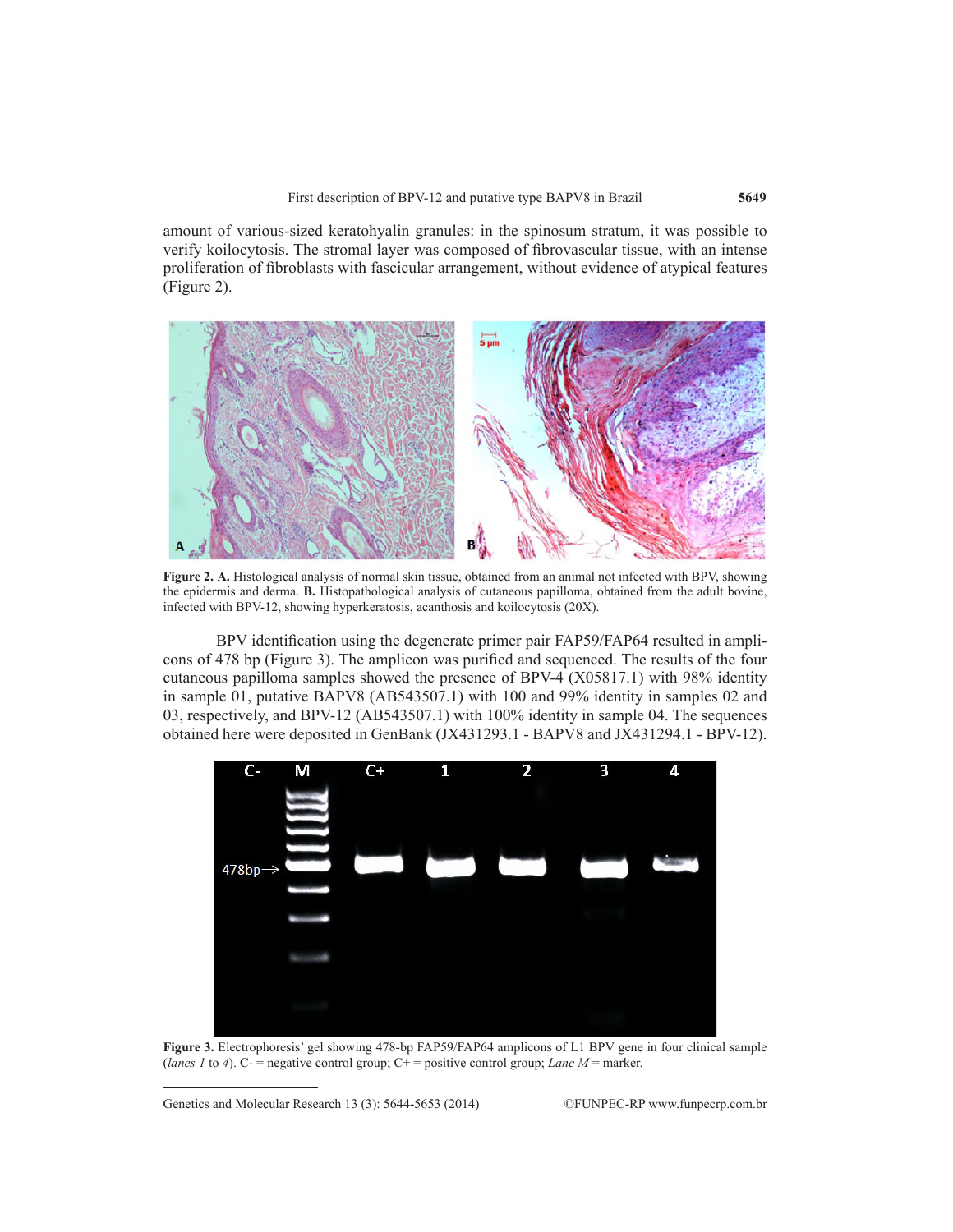#### R.P. Araldi et al.

The phylogenetic tree (Figure 4) showed that the sequences found in this sample of beef cattle in Brazil belong to the genus *Xipapillomavirus*, where BAPV8 is the closest to BPB-6. These results confirmed the presence of new putative viruses, BAPV8 and BPV-12, in Brazil.



**Figure 4.** Phylogenetic tree, showing the sequences found for the first time in Brazil (JX431293.1 - BAPV8 and JX431294.1 - BPV-12) as belonging to *Xipapillomavirus*.

#### **DISCUSSION**

The presence of BPV in peripheral blood related to cytogenetic aberrations was first described by Stocco dos Santos et al. (1998). The presence of BPV-2 in peripheral blood leads to chromatin changes (Stocco dos Santos et al., 1998; Melo et al., 2011; Araldi et al., 2013), which result in genomic instability, evidenced by chromosomal loss and gain. This event is frequently observed in solid tumors, with it being associated with the oncogenic process (Duensing and Münger, 2002; Toledo, 2011; Córtes-Gutiérrez et al., 2012).

The presence of BPV sequences in peripheral blood has drawn increasing interest over the last years, and studies have demonstrated the presence of the virus in CD4+ and CD8+ leukocytes (Roperto et al., 2011) and BPV blood activity (Araldi et al., 2013). The presence of BPV DNA sequences in these cells has led to discussion about new infection pathways for the virus: viral particles can be transported to injured areas through leukocyte infiltration. Evidence of this pathway has already been reported by Wobeser et al. (2012) and Araldi et al. (2013).

Genetics and Molecular Research 13 (3): 5644-5653 (2014) ©FUNPEC-RP www.funpecrp.com.br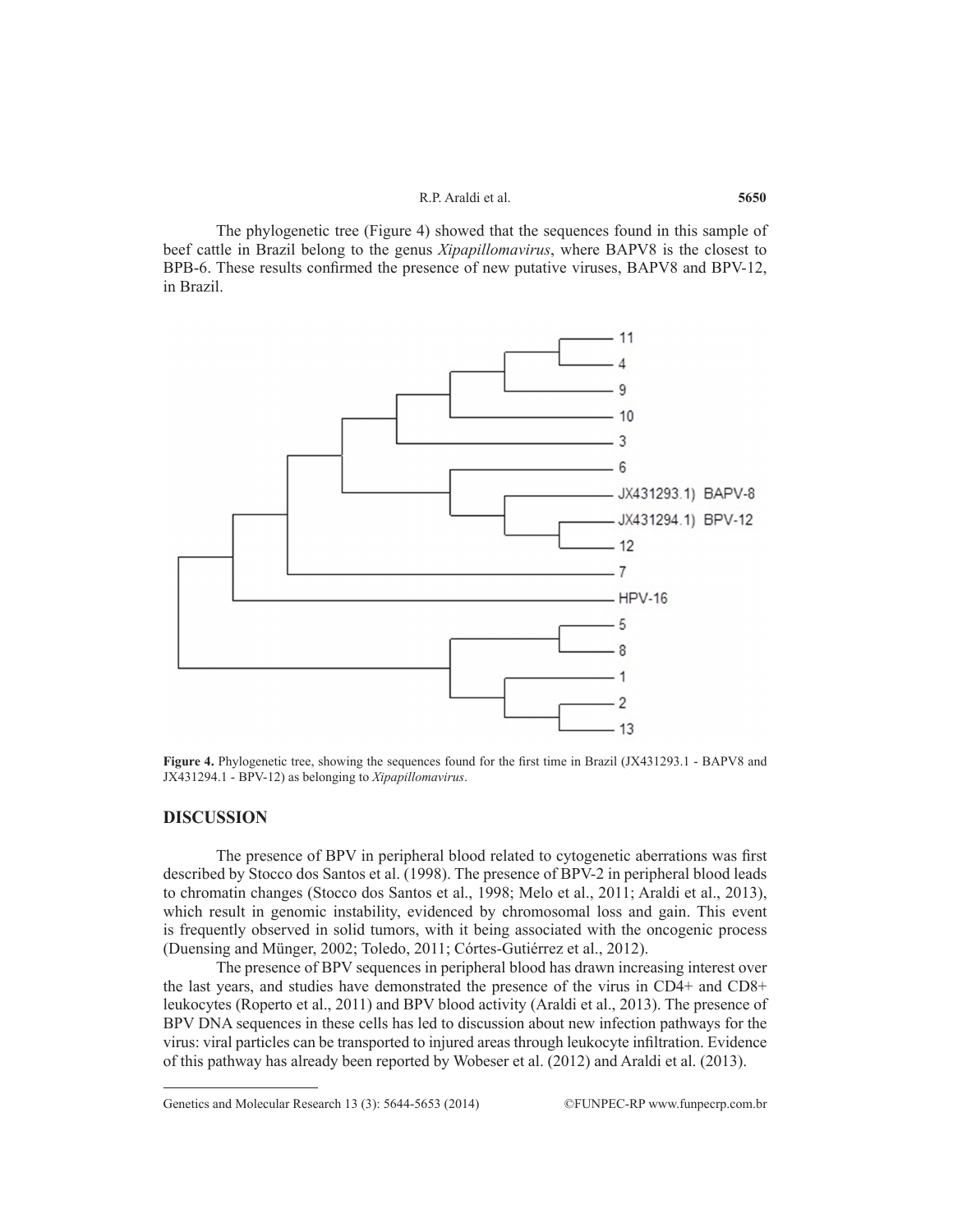The BPV-2 is an important co-factor in the development of bovine bladder cancer in animals exposed to feeding on bracken fern, *Pteridium aquilinum*. This bracken contains mutagenic, carcinogenic and immunosuppressive compounds such as prunasin, quercetin, ptaquiloside, shikimic acid and thiaminase (an enzyme that decomposes vitamin B1) (Wosiack et al., 2002; Borzacchiello, 2007).

The histopathology of the lesions related to these new viral types found in Brazil was similar to the cutaneous papillomas reported for other BPV types. Hyperkeratosis (orthokeratotic and parakeratotic) is an effect of the increase in keratohyalin granules in the granular layer, because the granules are associated with the keratinization process (Ferraro et al., 2011). The presence of koilocytosis represents a cytopathic effect characterized by papillomavirus infection, showing the presence of degenerating, dying cells, characterized by a prominent halo, which does not stain with eosin or periodic acid-Schiff (Fletcher, 1983).

Genomic instability is the result of the expression of BPV oncogenes E6 and E7. The oncoprotein E6 is responsible for the disruption of the actin cytoskeleton and clastogenicity and affects the DNA repair system, cell proliferation and proteasome degradation through ubiquitination of p53 (Duensing and Münger, 2002; Zhu et al., 2012). The oncoprotein E7 leads to cellular transformation, degradation of the pRb tumor suppressor, deregulation of cell cycle and tumorigenesis (DeMasi et al., 2007; Freitas et al., 2011; Marins and Ferreira, 2011).

The results obtained from the cutaneous papillomas showed the presence of different BPV types, revealing co-infection when compared with the results obtained from peripheral blood. Co-infection was reported by Carvalho et al. (2012) and Araldi et al. (2013). Although there are few discussions about the impact of co-infection, it is known that it does not increase the clastogenic effect of BPV when compared with infection by only one viral type (Araldi et al., 2013). However, this scenario is extremely important in relation to the development of a vaccine against BPV, which requires the development of products that show a spectrum of coverage for more than one viral type.

The phylogenetic tree showed that both sequences found (BAPV8 and BPV-12) belong to the genus *Xipapillomavirus*, with the new putative virus BAPV8 being closest to the well-characterized BPV-6, as proposed by Ogawa et al. (2004). The presence of both BAPV8 and BPV-12 in Brazil points to the ubiquity of BPVs, since these two relatively new viral types, which were first characterized in Japan, were also detected in South America. Thus, this study highlights for the first time the detection of these rare BPV types in beef cattle in Brazil.

The identification of new BPVs in Brazil in beef cattle is of epidemiological importance since the country has approximately 210 million cattle, being major exporter of meat, milk, and leather. Thus, studies concerning diagnosis of BPVs and related clinical aspects in the Brazilian herd are highly relevant for developing new strategies for virus control, both at the national and international level.

## **ACKNOWLEDGMENTS**

Research supported by Conselho Nacional de Desenvolvimento Científico e Tecnológico (CNPq), Ministério da Ciência, Tecnologia e Inovação (MCTI) and Fundação Butantan. We thank Carolina da Paz Sabino for editorial support and Adriana da Costa Neves, Lunciana Neves Torres and Paulo R. T. Pégolo for academic support.

Genetics and Molecular Research 13 (3): 5644-5653 (2014) ©FUNPEC-RP www.funpecrp.com.br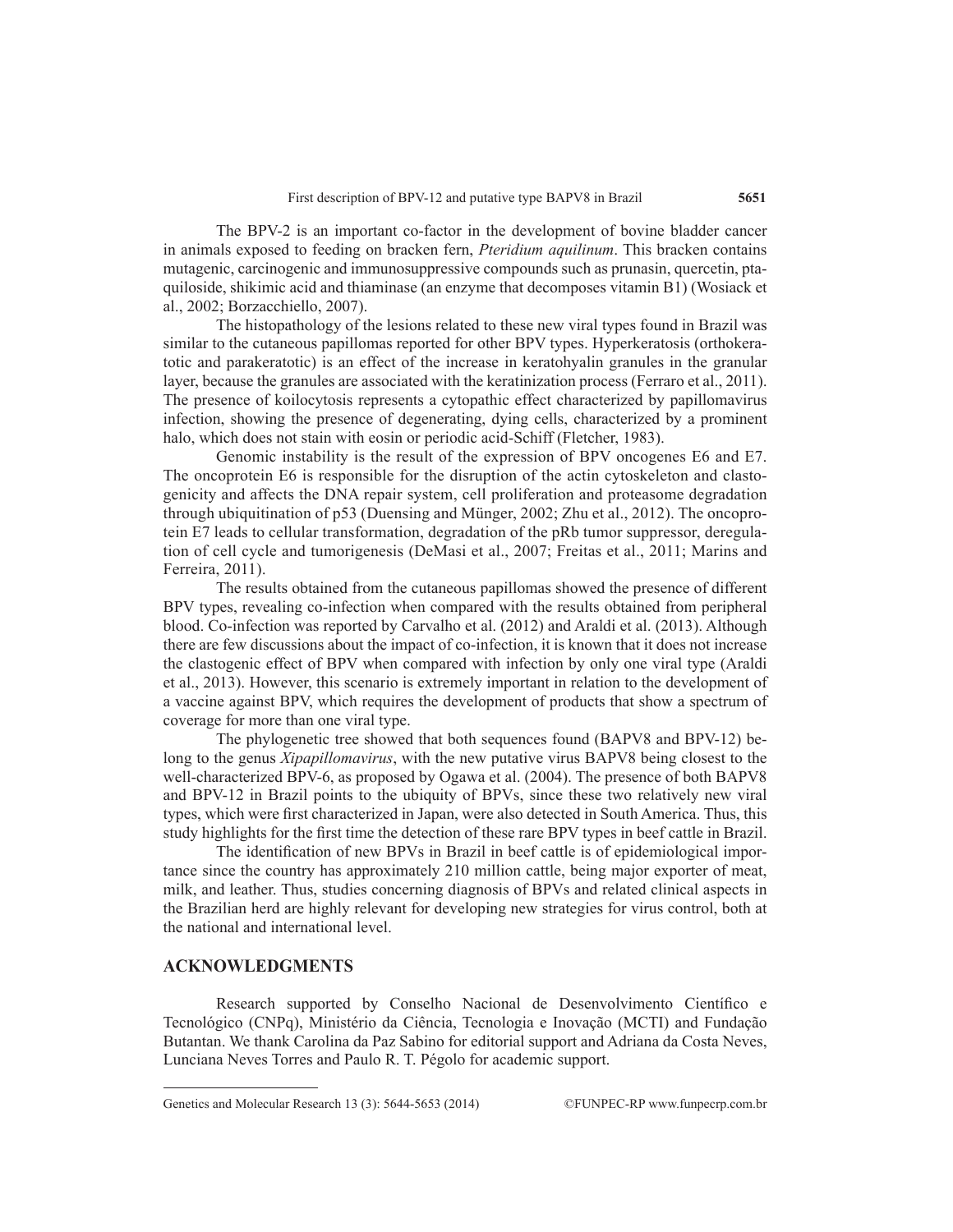### **REFERENCES**

- Altschul SF, Madden TL, Schäffer AA, Zhang J, et al. (1997). Gapped BLAST and PSI-BLAST: a new generation of protein database search programs. *Nucleic Acids Res.* 25: 3389-3402.
- Anjos BL, Silva MS, Brito ADMF, Seppa GS, et al. (2010). Sarcoide equino associado ao papilomavírus bovino BR-UEL-4. *Ciênc. Rural* 40: 1456-1459.
- Araldi RP, Melo TC, Diniz N, Mazzuchelli-de-Souza J, et al. (2013). Bovine papillomavirus clastogenic effect analyzed in comet assay. *Biomed. Res. Int.* 2013: 630683.
- Betiol JC, Kignel S, Tristão W, Arruda AC, et al. (2012). HPV 18 prevalence in oral mucosa diagnosed with verrucous leukoplakia: cytological and molecular analysis. *J. Clin. Pathol.* 65: 769-770.
- Bocaneti F, Altamura G, Corteggio A, Velescu E, et al. (2014). Bovine papillomavirus: new insights into an old disease. *Transbound. Emerg. Dis.* doi: 10.1111/tbed.12222.
- Borzacchiello G (2007). Bovine Papillomavirus Infections in Animals (Méndez-Vilas A, ed.). Communicating Current Research and Educational Topics and Trends in Applied Microbiology, 673-679.
- Borzacchiello G and Roperto F (2008). Bovine papillomaviruses, papillomas and cancer in cattle. *Vet. Res.* 39: 45.
- Borzacchiello G, Ambrosio V, Roperto S, Poggiali F, et al. (2003). Bovine papillomavirus type 4 in oesophageal papillomas of cattle from the south of Italy. *J. Comp. Pathol.* 128: 203-206.
- Carvalho CC, Batista MV, Silva MA, Balbino VQ, et al. (2012). Detection of bovine papillomavirus types, co-infection and a putative new BPV11 subtype in cattle. *Transbound. Emerg. Dis.* 59: 441-447.
- Carvalho RF, Sakata ST, Giovanni DN, Mori E, et al. (2013). Bovine papillomavirus in Brazil: detection of coinfection of unusual types by a PCR-RFLP method. *Biomed. Res. Int.* 2013: 270898.
- Claus MP, Sartori D, Fungaro MHP and Alfieri AF (2009). Multiple Bovine papillomavirus infections associated with cutaneous papillomatosis in Brazilian cattle herds. *Braz. Arch. Biol. Technol.* 52: 93-98.
- Córtes-Gutiérrez EI, Hernández-Garza F, Gárcia-Pérez JO, Dávila-Rodríguez MI, et al. (2012). Evaluation of DNA single and double strand breaks in women with cervical neoplasia based on alkaline and neutral comet assay techniques. *J. Biomed. Biotechnol.* 2012: 385245.

de Villiers EM, Fauquet C, Broker TR, Bernard HU, et al. (2004). Classification of papillomaviruses. *Virology* 324: 17-27.

- DeMasi J, Chao MC, Kumar AS and Howley PM (2007). Bovine papillomavirus E7 oncoprotein inhibits anoikis. *J. Virol.* 81: 9419-9425.
- Duensing S and Münger K (2002). The human papillomavirus type 16 E6 and E7 oncoproteins independently induce numerical and structural chromosome instability. *Cancer Res.* 62: 7075-7082.
- Efron B, Halloran E and Holmes S (1996). Bootstrap confidence levels for phylogenetic trees. *Proc. Natl. Acad. Sci. U. S. A.* 93: 13429-13434.
- Elzein ET, Sundberg JP, Housawi FM, Gameel AA, et al. (1991). Genital bovine papillomavirus infection in Saudi Arabia. *J. Vet. Diagn. Invest.* 3: 36-38.
- Ferraro CTL, Canedo NHS, Oliveira SP, Carvalho MGC, et al. (2011). Infecção oral pelo HPV e lesões epiteliais proliferativas associadas. *J. Bras. Patol. Med. Lab.* 47: 451-459.
- Fletcher S (1983). Histopathology of papilloma virus infection of the cervix uteri: the history, taxonomy, nomenclature and reporting of koilocytic dysplasias. *J. Clin. Pathol.* 36: 616-624.
- Forslund O, Antonsson A, Nordin P, Stenquist B, et al. (1999). A broad range of human papillomavirus types detected with a general PCR method suitable for analysis of cutaneous tumours and normal skin. *J. Gen. Virol.* 80: 2437-2443.
- Freitas AC, Silva MAR, Jesus ALS and Mariz FC (2011). Recent insights into Bovine papillomavirus. *Afr. J. Microbiol. Res.* 5: 6004-6012.
- Hall T.A (1999). BioEdit: a user-friendly biological sequence alignment editor and analysis program for Windows 95/98/ NT. *Nucleic Acids Symp. Ser.* 41: 95-98.
- Jelínk F and Tachezy R (2005). Cutaneous papillomatosis in cattle. *J. Comp. Pathol.* 132: 70-81.
- Leto M, Santos Júnior GF, Porro AM and Tomimori J (2011). Human papillomavirus infection: etiopathogenesis, molecular biology and clinical manifestations. *An. Bras. Dermatol.* 86: 306-317.
- Lunardi M, Alfieri AA, Otonel RA, de Alcântara BK, et al. (2013). Genetic characterization of a novel bovine papillomavirus member of the *Deltapapillomavirus* genus. *Vet. Microbiol.* 162: 207-213.
- Marins RSQS and Ferreira CEP (2011). Clinicopathologic and epithelial regression study in cutaneous warts of bovines infected by papillomavirus. *Int. Res. J. Pharm. Pharmacol.* 1: 12-16.
- Melo TC, Diniz N, Campos SRC, Ferraz OP, et al. (2011). Cytogenetic studies in peripheral blood of bovines afflicted by papillomatosis. *Vet. Comp. Oncol.* 9: 269-274.
- Monteiro V.L.C, Coelho M.C.O.C, Carneiro A.S and Silva R.F.A.A (2008). Descrição clínica e histopatológica da papilomatose cutânea bovina (BPV). *Cienc. Anim. Bras.* 9: 1079-1088.

Genetics and Molecular Research 13 (3): 5644-5653 (2014) ©FUNPEC-RP www.funpecrp.com.br